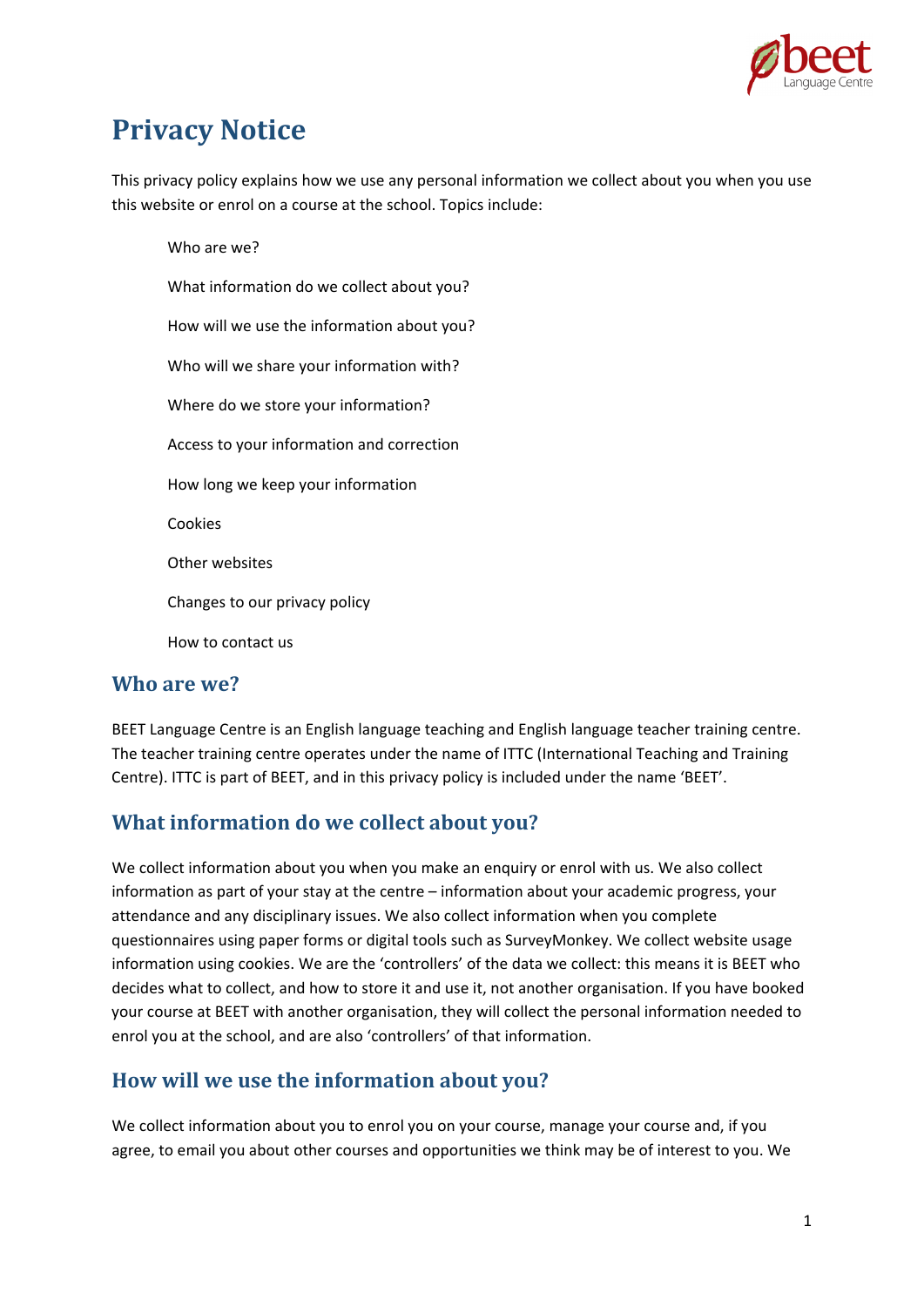

also collect information about exam results and teachers' assessments to help us assess how well we are meeting the needs of students, and to show our school inspectors.

## **Who will we share your information with?**

If you booked your course at BEET with another organisation, we may share some information with that organisation. If you are aged 16‐17 years, we will also inform your parents or legal guardians if we are worried about your welfare or if they ask for reports on your progress. If you were sponsored by an organisation or embassy, we will share with that organisation or embassy any information which is relevant to their sponsorship of your course. We will also share information if we need to respond to requests for information from school inspectors or the UK government. BEET will not share your information with any organisations other than those above.

## **Where do we store your information?**

Digital information about you is stored in the UK and is encrypted and password‐protected. Any paper records are kept in secure locations with access restricted to authorised need-toknow users.

## **Access to your information and correction**

You can ask for a copy of the information that we hold about you. If you would like a copy of some or all of your personal information, please email us at the following address admin@beet.co.uk, or write to us at BEET Language Centre, Nortoft Rd, Bournemouth BH8 8PY, England. You will not have to pay for this, unless you make lots of requests. We want to make sure that your personal information is accurate and up to date. You may ask us to correct or remove information you think is wrong.

# **How long we keep your information**

We only keep information which we need to manage your course, or which you agree to give us to help us with our publicity. When we no longer need to keep your data, we will remove it. If you would like us to remove data about you and your course, you can contact us at admin@beet.co.uk, but please note that we may need to keep some data for legal reasons or school inspectors.

# **Cookies**

Cookies are text files placed on your computer to collect standard internet log information and visitor behaviour information. This information is used to monitor and analyse how visitors use the website and to make reports on website activity. For further information visit www.aboutcookies.org or www.allaboutcookies.org . You can set your browser not to accept cookies and the above websites tell you how to remove cookies from your browser. However, in a few cases some of our website features may not work well as a result.